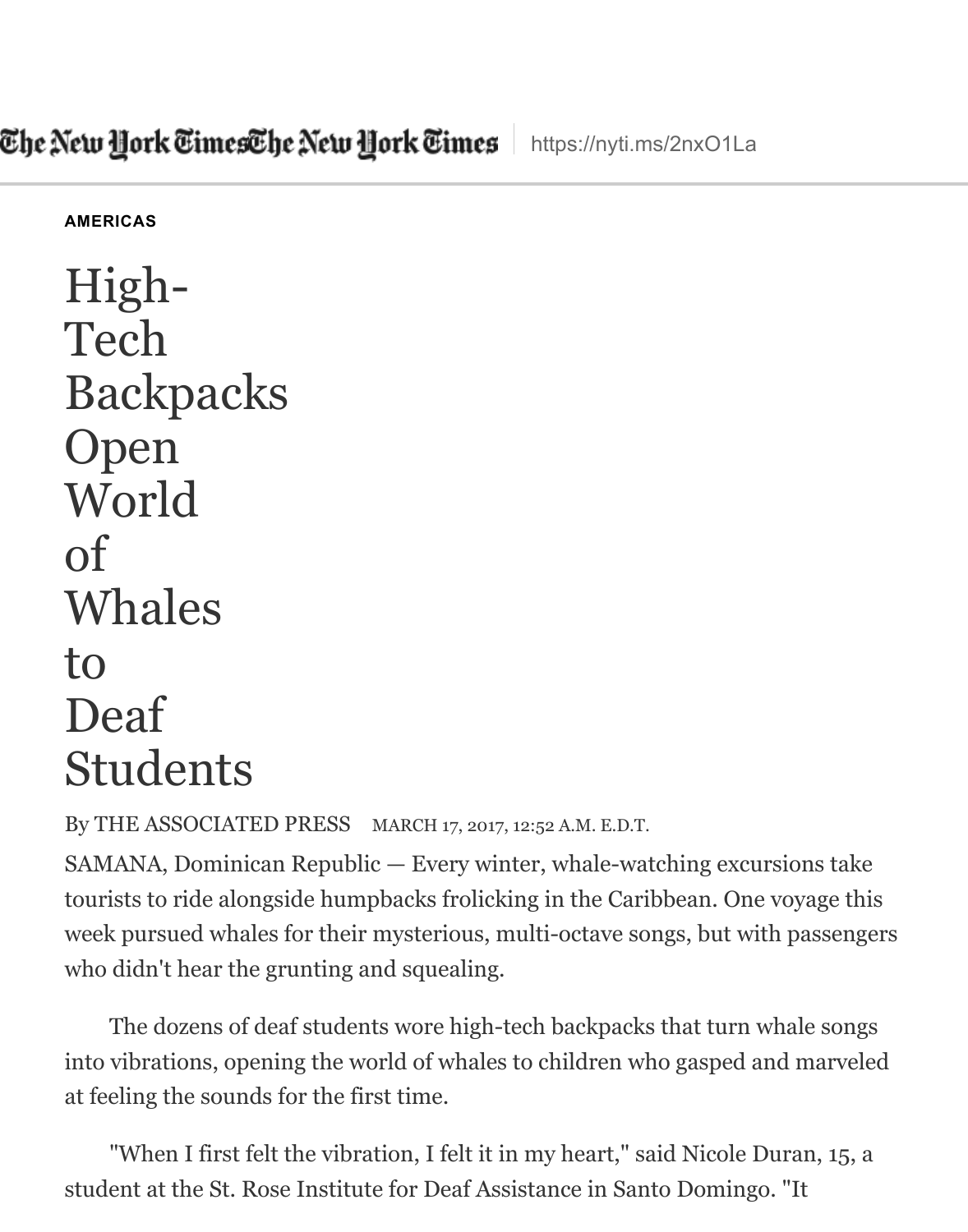reminded me of a heartbeat," she said through a sign language interpreter.

Nicole was among 47 students on the field trip from Santo Domingo, the capital on the south coast, to Samana province on the north coast, a three-hour bus ride.

In grades 7 through 12, the children used their hands to express the thumps, pings and gentle massage they felt on their skin. Stretching their arms high and low to follow the varying tones they sensed, the students opened and closed their hands rapidly to express strong impacts.

"I feel the pulses — it's like boom, boom, boom!" Melissa Castillos, 18, said aboard a 48-foot, power catamaran in the Bay of Samana. "I've seen photos and videos of whales, but this is the real thing."

The migration of several thousand humpbacks from the northern Gulf of Maine to the Dominican coast brings some 50,000 tourists to the area from January through March annually, the Tourism Ministry says. For three consecutive years, the visitors have included children and teachers from several Dominican schools.

Introducing deaf and hearing-impaired students to the whales and their music was the vision of Dominican artist and musician Maria Batlle, 34, who in 2013 founded the Muse Seek Project. Her nonprofit's goals include using music as an educational tool for deaf children.

Batlle said she learned in 2014 of the Subpac technology, developed for music producers and aficionados by a Los Angeles company, and a year later incorporated the devices into a music program she launched for the 500-student National School for the Deaf in Santo Domingo.

The annual whale migration to the Dominican Republic made it a natural learning opportunity for students interested in marine life, Batlle said.

"They learn about whale behavior, anatomy, the environment," she said. "They learn why the whales come here, what they do when they're here. They learn to appreciate why whale watching is important and why whale hunting should stop."